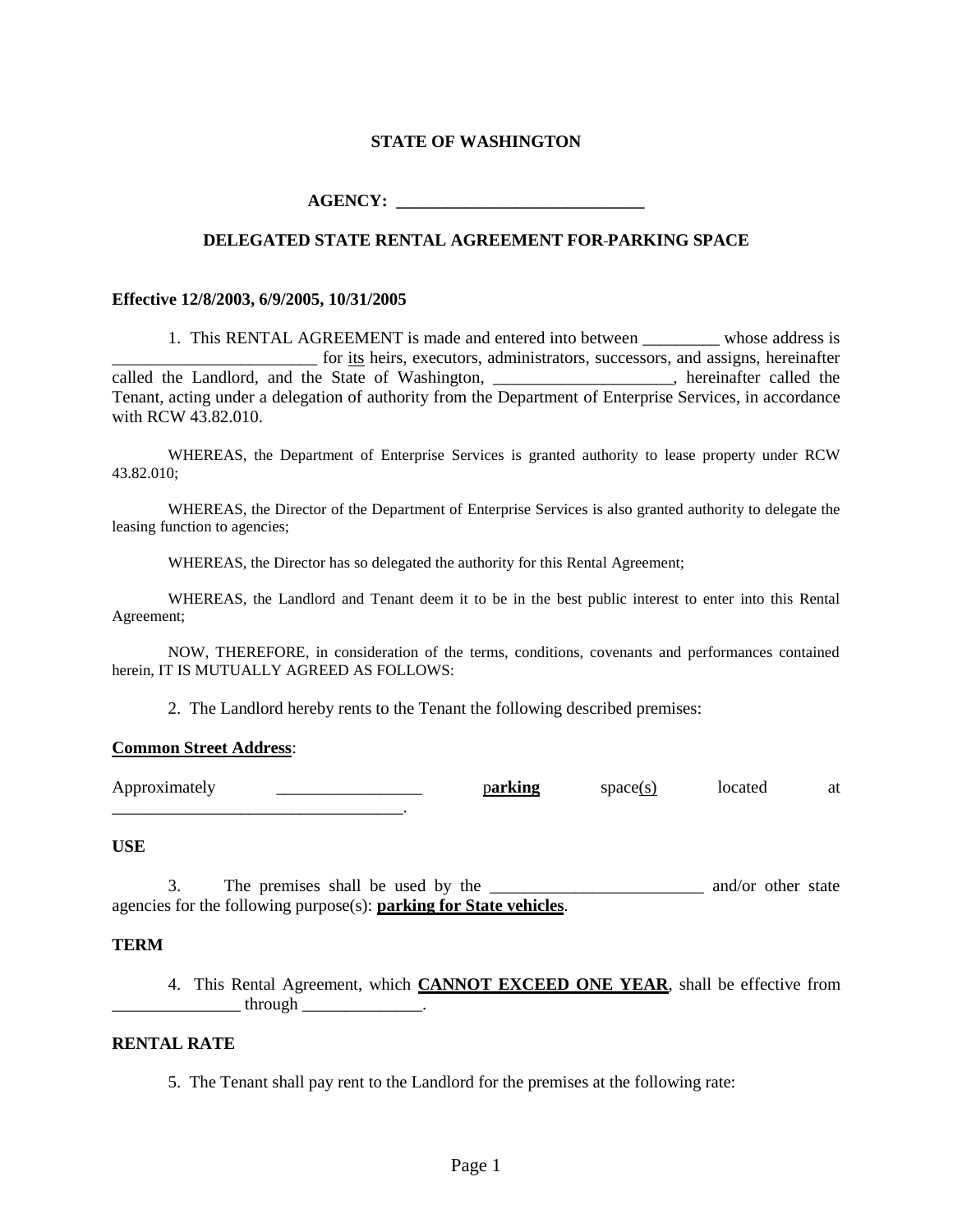\_\_\_\_\_\_\_\_\_\_\_\_\_\_\_\_\_\_\_\_\_\_\_\_ \$ \_\_\_\_\_\_\_\_\_\_ per month

Payment shall be made at the end of each month upon submission of properly executed vouchers.

## **EXPENSES**

6. During the term of this Rental Agreement, Landlord shall pay all real estate taxes, all property assessments, insurance; storm water, water, sewer, garbage collection, and maintenance and repair as described below, together with electricity.

## **MAINTENANCE AND REPAIR**

7. The Landlord shall maintain the premises in good repair and tenantable condition during the continuance of this Rental Agreement, except in case of damage arising from the negligence of the tenant's clients, agents or employees. For the purposes of maintenance and repair, the Landlord reserves the right at reasonable times to enter and inspect the premises and to do any necessary maintenance and repairs to the leased premises. Landlord's maintenance and repair obligations shall include, but not be limited to, the electrical lighting (including replacement of ballasts, starters and bulbs as required), sidewalks; exterior lighting; parking lot (including snow removal, cleaning and restriping as required); wheel bumpers; drainage; landscaping and continuous satisfaction of all governmental requirements generally applicable to similar leased premises in the area (example: fire, and requirements to provide an architecturally barrier-free premises for people with disabilities, etc.).

## **TERMINATION**

8. This Rental Agreement may be terminated by either party giving written notice not less than thirty (30) days prior to the effective date of termination.

### **ASSIGNMENT/SUBLEASE**

9. The Tenant may assign this Rental Agreement or sublet the premises with the prior written consent of the Landlord, which consent shall not be unreasonably withheld. Tenant shall not permit the use of the premises by anyone other than the Tenant, such assignee or sublessee, and the employees, agents and servants of the Tenant, assignee, or sublessee.

## **PAYMENT**

10. Any and all payments provided for herein when made to the Landlord by the Tenant shall release the Tenant from any obligation therefore to any other party or assignee.

## **COMPLIANCE WITH STATE/FEDERAL LAWS**

11. Landlord is responsible for complying with all applicable provisions of the Americans With Disabilities Act of 1990 (42 U.S.C. 12101- 12213) and the Washington State Law Against Discrimination, Chapter 49.60 RCW, as well as the regulations adopted thereunder, with respect to the Leased Premises.

### **DISASTER**

12. In the event the rented premises are destroyed or injured by fire, earthquake or other casualty so as to render the premises unfit for occupancy, and the Landlord neglects and/or refuses to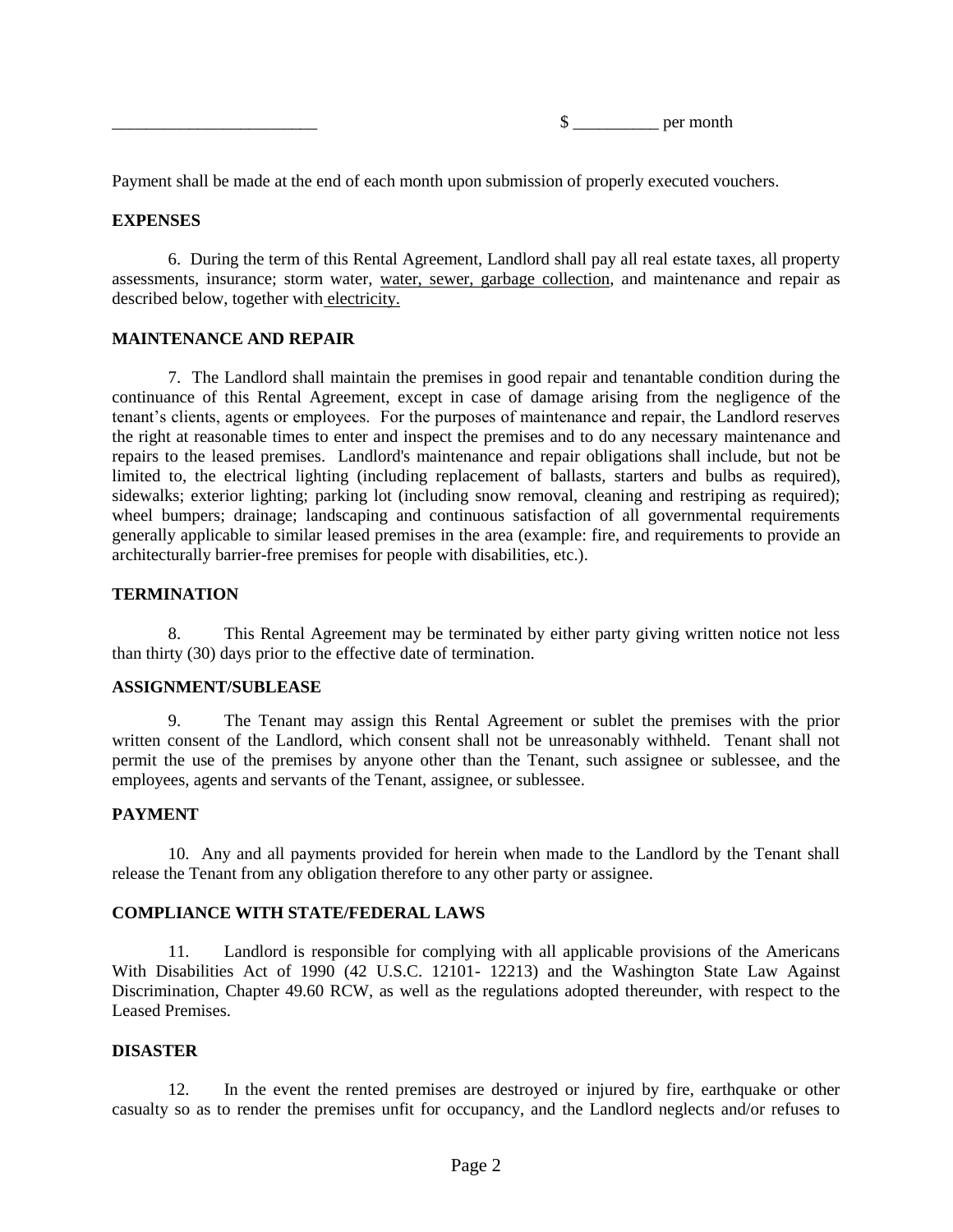restore said premises to their former condition, then the Tenant may terminate this Rental Agreement and shall be reimbursed for any unearned rent that has been paid. In the event said premises are partially destroyed by any of the aforesaid means, the rent herein agreed to be paid shall be abated from the time of occurrence of such destruction or injury until the premises are again restored to their former condition, and any rent paid by the Tenant during the period of abatement shall be credited upon the next installment(s) of rent to be paid. It is understood that the terms "abated" and "abatement" mean a pro rata reduction of area unsuitable for occupancy due to casualty loss in relation to the total rented area.

# **NO GUARANTEES**

13. It is understood that no guarantees, express or implied, representations, promises or statements have been made by the Tenant unless endorsed herein in writing and it is further understood that the Tenant, a State agency, is acting in compliance with a delegated authority from the Department of Enterprise Services in accordance with RCW 43.82.010. Any amendment or modification of this Lease must be in writing and signed by both parties.

# **HAZARDOUS SUBSTANCES**

14. Landlord warrants that no hazardous substance, toxic waste, or other toxic substance has been produced, disposed of, or is or has been kept on the premises hereby rented which if found on the property would subject the owner or user to any damages, penalty, or liability under any applicable local, state or federal law or regulation. Landlord shall indemnify and hold harmless the Tenant with respect to any and all damages, costs, attorney fees, and penalties arising from the presence of such substances on the premises, except for such substances as may be placed on the premises by the Tenant.

### **BINDING AUTHORITY**

15. It is further understood that this Rental Agreement shall not be binding upon the State of Washington, \_\_\_\_\_\_\_\_\_\_\_\_\_\_\_, unless signed by the Tenant's Director, Commissioner, or his/her designee and approved as to form by the Office of the Attorney General.

## **CAPTIONS**

17. The captions and paragraph headings hereof are inserted for convenience purposes only and shall not be deemed to limit or expand the meaning of any paragraph.

## **NOTICES**

18. Wherever in this Rental Agreement written notices are to be given or made, they will be sent by certified mail to the address listed below unless a different address shall be designated in writing and delivered to the other party.

| LANDLORD: |                                   |
|-----------|-----------------------------------|
|           |                                   |
|           |                                   |
| TENANT:   |                                   |
|           |                                   |
| AND:      | Department of Enterprise Services |